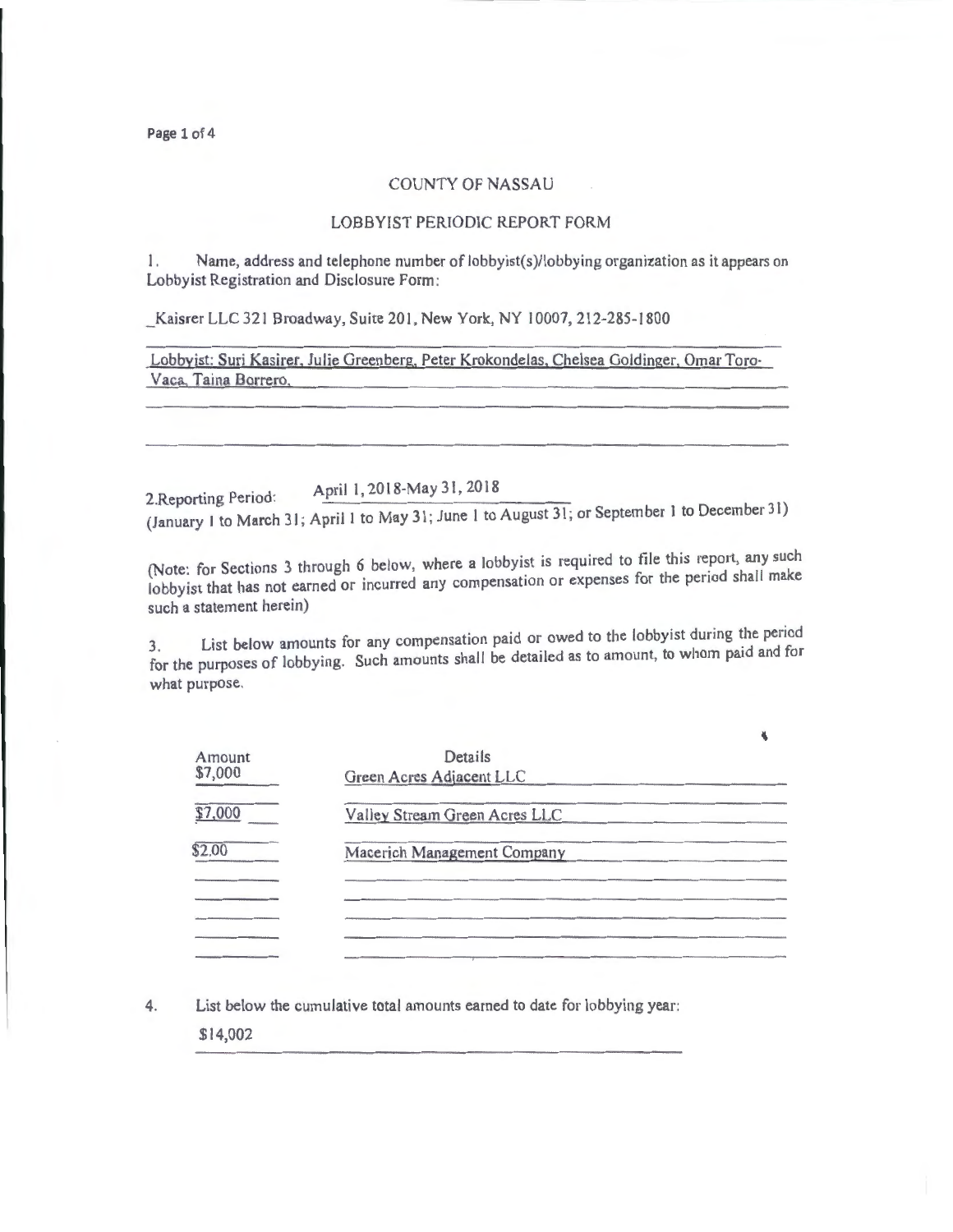Page 2 of 4

5. List below amounts for any expenses expended or incurred by the lobbyist during the period for the purposes of lobbying. Such amounts shall be detailed as to amount, to whom paid and for what purpose.

| Amount<br>0.00 | Details<br>N/A |
|----------------|----------------|
|                |                |
|                |                |
|                |                |
|                |                |
|                |                |
|                |                |
|                |                |
|                |                |
|                |                |

6. List below the cumulative total amounts expended to date for lobbying year:

\$0.00

(In lieu of completing 7 through 10 below, you may attach a copy of your Lobbyist Registration and Disclosure Form, provided the information has not changed.)

7. List whether and where the lobbyist(s)/lobbying organization is registered as a lobbyist (e.g. Nassau County, New York State):

New York State, New York City, Nassau County

8. Name, address and telephone number of client(s) by whom, or on whose behalf, the lobbyist is retained, employed or designated.

**Macerich Management Company** 11311 North Tatum Blvd. Phoenix, AZ 85028

**Green Acres Adjacent LLC** 401 Wilshire Blvd, Ste 700, Los Angeles, CA 9040 I

Valley Stream Green Acres LLC 401 Wilshire Blvd, Ste 700, Los Angeles, CA 90401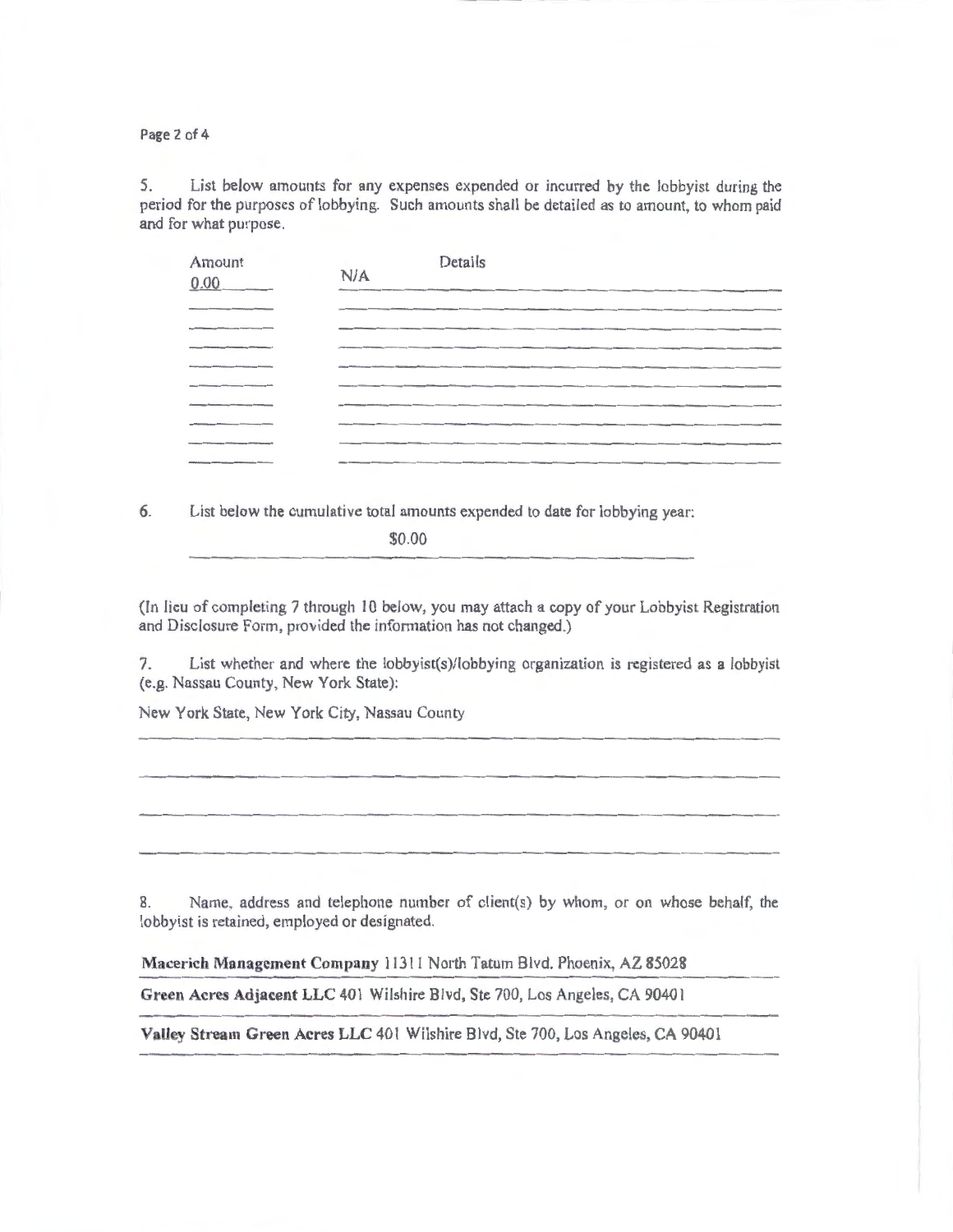Page 3 of 4

**Phone for All:** 3 10-394-6000

9. Describe lobbying activity conducted, or to be conducted, in Nassau County, and identify client(s) for each activity listed, during the Reporting Period.

Real Estate Issues on behalf of Macerich Management Company, Green Acres Adjacent LLC

Valley Stream Green Acres LLC

10. The name of persons, organizations or governmental entities before whom the lobbyist has lobbied during the period.

Town of Hempstead IDA, Town of Hempstead County Executive